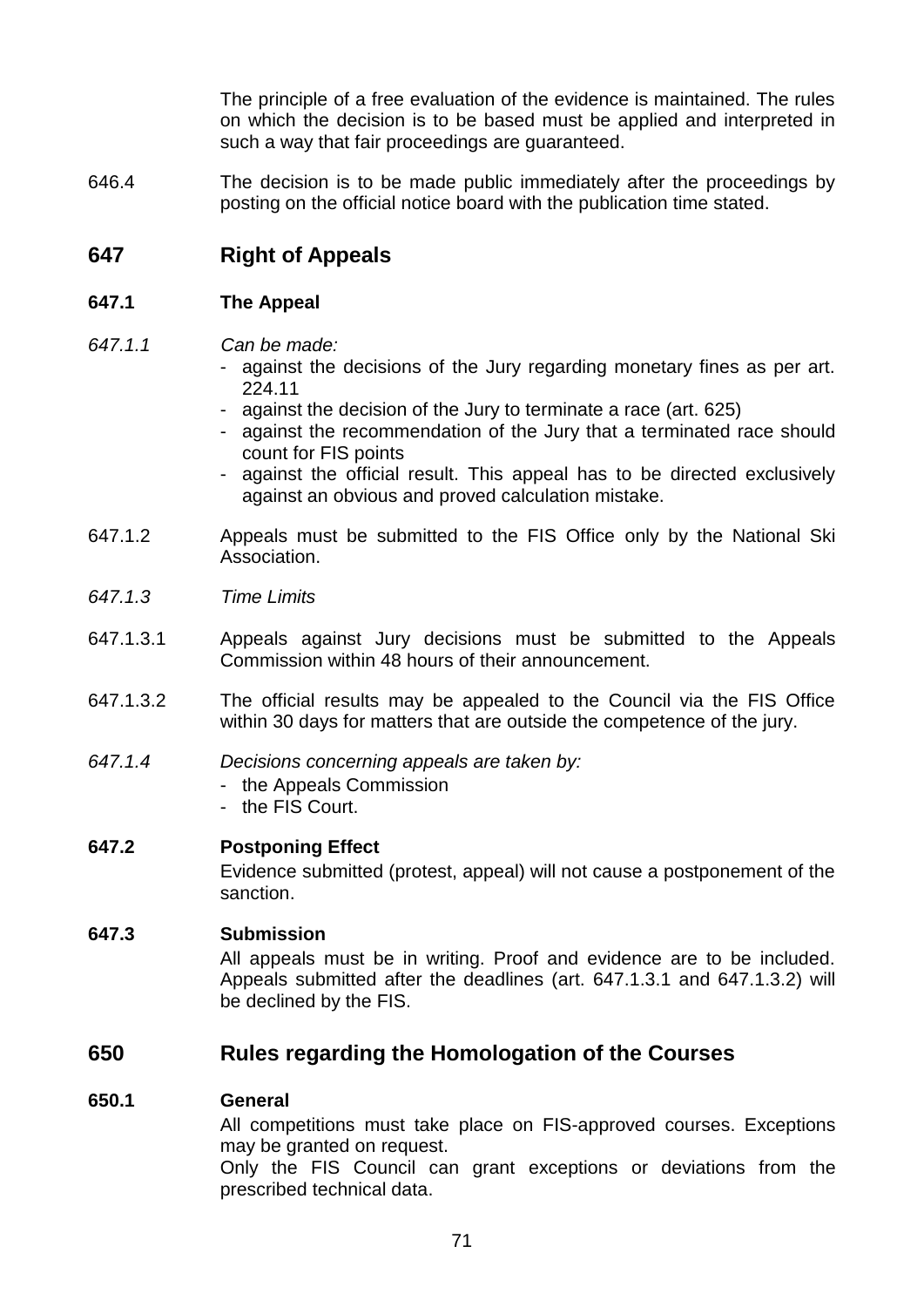The National Ski Association in question and the Sub-Committee for Alpine Courses submit the proposals. If exemptions are granted the exemption is valid from date of approval until revoked.

## **650.2 Request**

The request for the homologation of a course is to be directed to the Sub-Committee for Alpine Courses through the appropriate National Ski Association.

### **650.3 Recipients**

The request must be accompanied by the following documents in multipage pdf format, sent or given to:

- 650.3.1 The chairman of the Sub-Committee for Alpine Courses
- 650.3.2 The appropriate National Ski Association
- 650.3.3 The applicant
- 650.3.4 The inspector in charge of the examination

## **650.4 Documents**

The request for the homologation of a course must be accompanied by the following six documents:

- *650.4.1 A description of the course, containing:*
	- the name of the course
	- the geographical location of the course
	- the start point expressed in meters above sea level
	- the finish point expressed in meters above sea level
	- the vertical drop expressed in meters
	- the surface length of the course expressed in meters
	- the average gradient, the maximum gradient, the minimum gradient (in percentages)
	- emergency evacuation arrangements for injured competitors
	- possible water supply for the course
	- possible helicopter landing sites
	- artificial snow-making installations
	- a description of the access facilities to the start and finish areas, and of the uphill transport with hourly capacity, (persons)
	- a description of the start and finish areas including details of the terrain, aspect and facilities for journalists, radio and television commentators, and spectators, and description of the shelters for the competitors at the start and finish
	- a description of the places requiring safety nets
	- indications of the locations of the loudspeakers
	- a description of the possibilities for auxiliary courses for the technical services, technical personnel, etc.
	- evacuation distance to the nearest hospital in kilometres
	- a description of the communication system and the available number of lines preferably with a circuit diagram showing:
		- underground cables
		- permanent air cable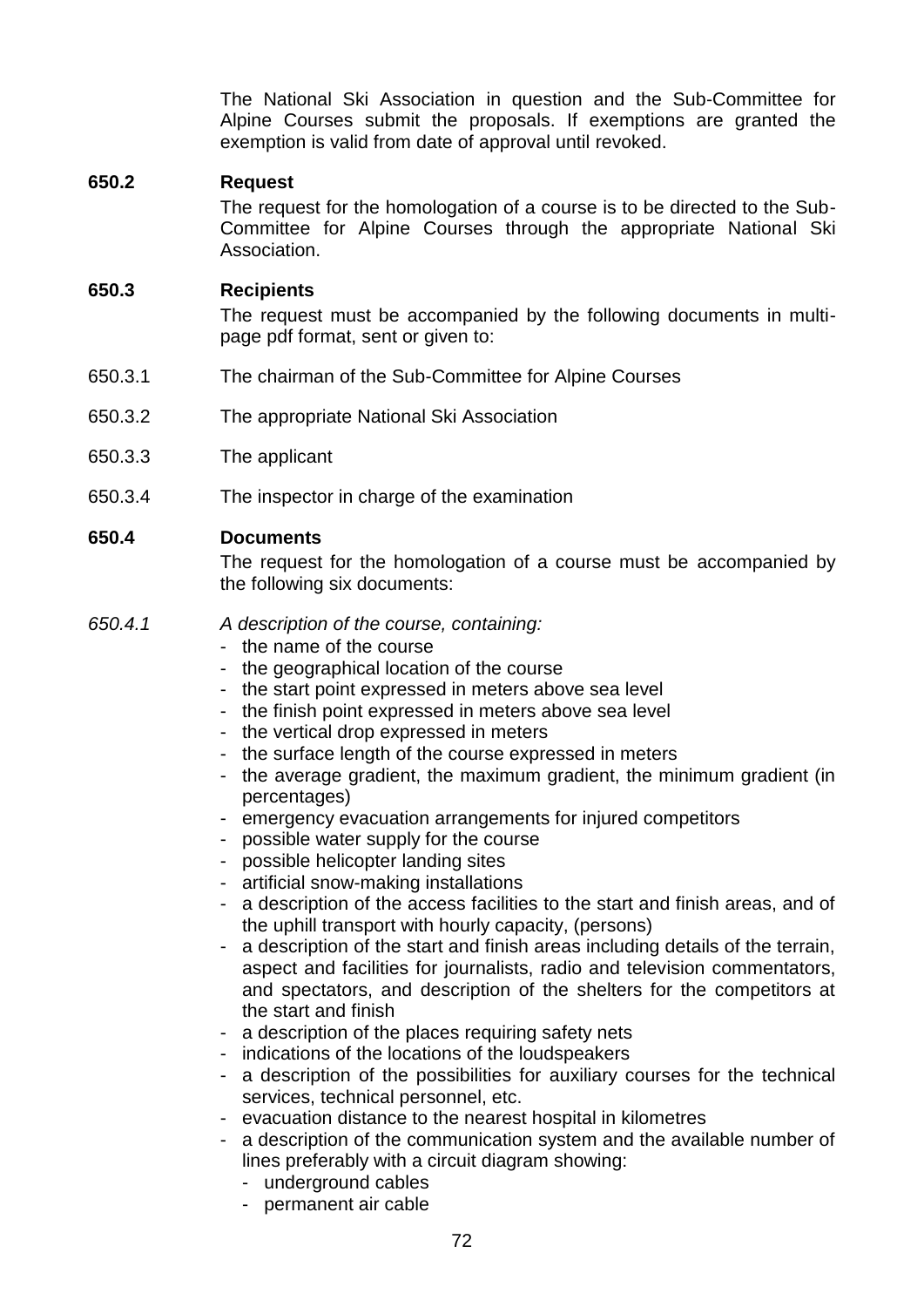- temporary air cable
- cross-section of lines
- number of outlets along the course
- connections between the finish area and the race office
- connections between the finish area and the press centre
- details about available radio apparatus
- connections between start and finish area
- contact address with telephone number, e-mail and fax numbers.
- 650.4.2 A map, minimum scale 1: 25,000, with contour lines and the course drawn on it.
- 650.4.3 A 1: 5,000 profile indicating the vertical drop and length of the course (contours at the same scale).
- 650.4.4 A large and comprehensive photograph on which the course is marked. It must be a genuine photograph and not a graphic representation from a prospectus. The size of the photograph shall be at least 18 x 24 cm. The photograph should be taken preferably from an opposite slope. If that is not possible, then an oblique aerial photograph will be acceptable.
- 650.4.5 A sketch of the entire course (1 : 5,000) with all details and data indicated, such as lift towers, groups of trees, snow-making hydrants, snow fences, steep sections, curves, trail intersections, etc. and information on elevations, section and resort names. The purpose of the sketch is primarily to provide the inspector with condensed information on the actual state of the course, any improvements planned and also the location of safety nets.
- 650.4.6 A certification that all the development/improvement work on the ski slopes subject to approval or re-approval has been made in accordance with the existing national laws and with local and national regulations relating to the environment.

A certification shall be provided only in case of:

- a first homologation, except if it is an already existing track or on land that needs no modification.
- a re-approval, only if additional, substantial work has been done.

## **650.5 Appointment of an Inspector**

The chairman of the Sub-Committee for Alpine Courses will study the homologation request and appoint an inspector to examine the course. The inspector for Downhill courses must not belong to the country requesting a first homologation. The inspector for Downhill courses to be used for Entry League races should not belong to the country requesting a first homologation.

The courses proposed for homologation must comply with the technical requirements of the art. 701, 801, 901, 1001, 1102 and 1103.

Sufficient space must be provided on Downhill, Giant Slalom and Super-G courses, or on an emergency track or road or on the competition course itself, for the evacuation of competitors injured during the competition or training.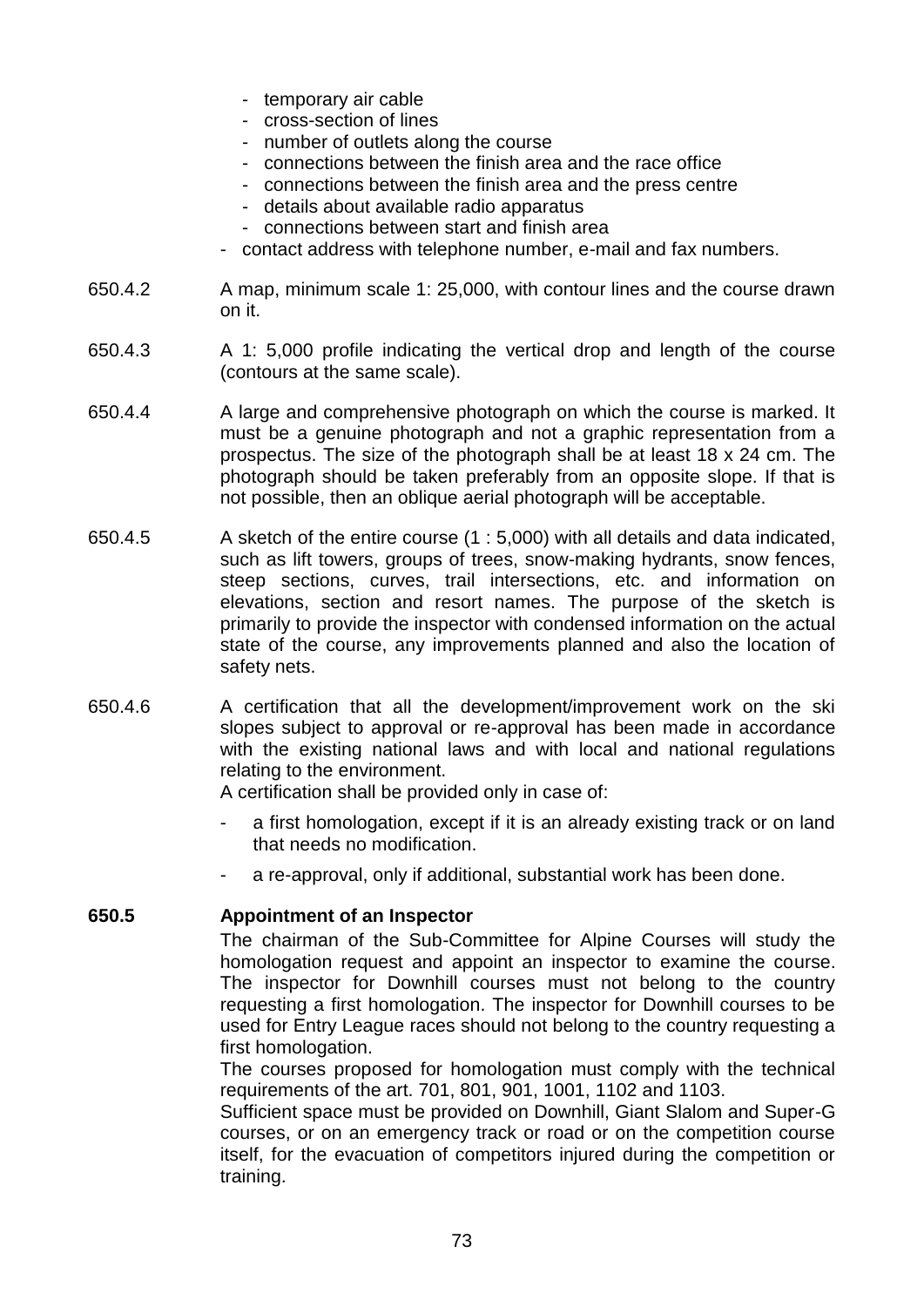## **650.6 Homologation Procedure**

### *650.6.1 The Applicant*

As soon as the required documents are ready in pdf format, the applicant club will send the request for homologation through its National Ski Association to the chairman of the Sub-Committee for Alpine Courses or in agreement with the National Ski Association they deliver it, before the on-site inspection to the inspector, who will pass the copies to the right place. At the same time the applicant must remit the equivalent of CHF 150. -- per homologation to the National Ski Association.

This sum covers the administrative costs. The inspector's travel and accommodation (full board) expenses must be paid to him directly by the applicant. The travel from his home to the course site and back may be calculated as follows:

- Per travel day, CHF 100.--
- Train fare: first-class
- Travel in his own car: CHF 0.70 per kilometre
- Air travel: economy
- 650.6.1.1 The applicant (ski resort, owner, organiser, club) is responsible for the observance of applicable environmental regulations during development of the course including completion of any improvements required by the inspector.
- *650.6.2 The National Ski Association*

The request for homologation prepared by the applicant must be submitted by its National Ski Association and then forwarded to the chairman of the Sub-Committee for Alpine Courses. If the inspector orders only minor improvements on the courses, the condition of the courses after completion of these improvements must be reported to the inspector by 31<sup>st</sup> October\* of the current year. For more extensive work, the inspector will decide whether an additional inspection is necessary. Courses which have not been found to comply with the FIS specifications, and have not been homologated by  $31<sup>st</sup>$  October\* of the current year, may not be used in the following winter for competition. These competitions will be removed from the FIS Calendar.

 $\phi$  = For the Southern Hemisphere by 30<sup>th</sup> April

## *650.6.3 The Inspector*

After the request for homologation has been received by the chairman of the Sub-Committee for Alpine Courses, from the applicant via the National Ski Association, the chairman will appoint an inspector. The inspector immediately contacts the applicant about the time for his inspection and sends a copy to the appropriate National Ski Association. The inspector will receive a pdf copy of the homologation papers before his inspection. After his inspection, he writes his inspection report and marks the required improvements in red on the course plan. After checking all other documents, he sends the complete set of documents to the chairman of the Sub-Committee for Alpine Courses in multi-page pdf format. The latter will examine and ratify them. The homologation documents will be loaded on the FIS Website.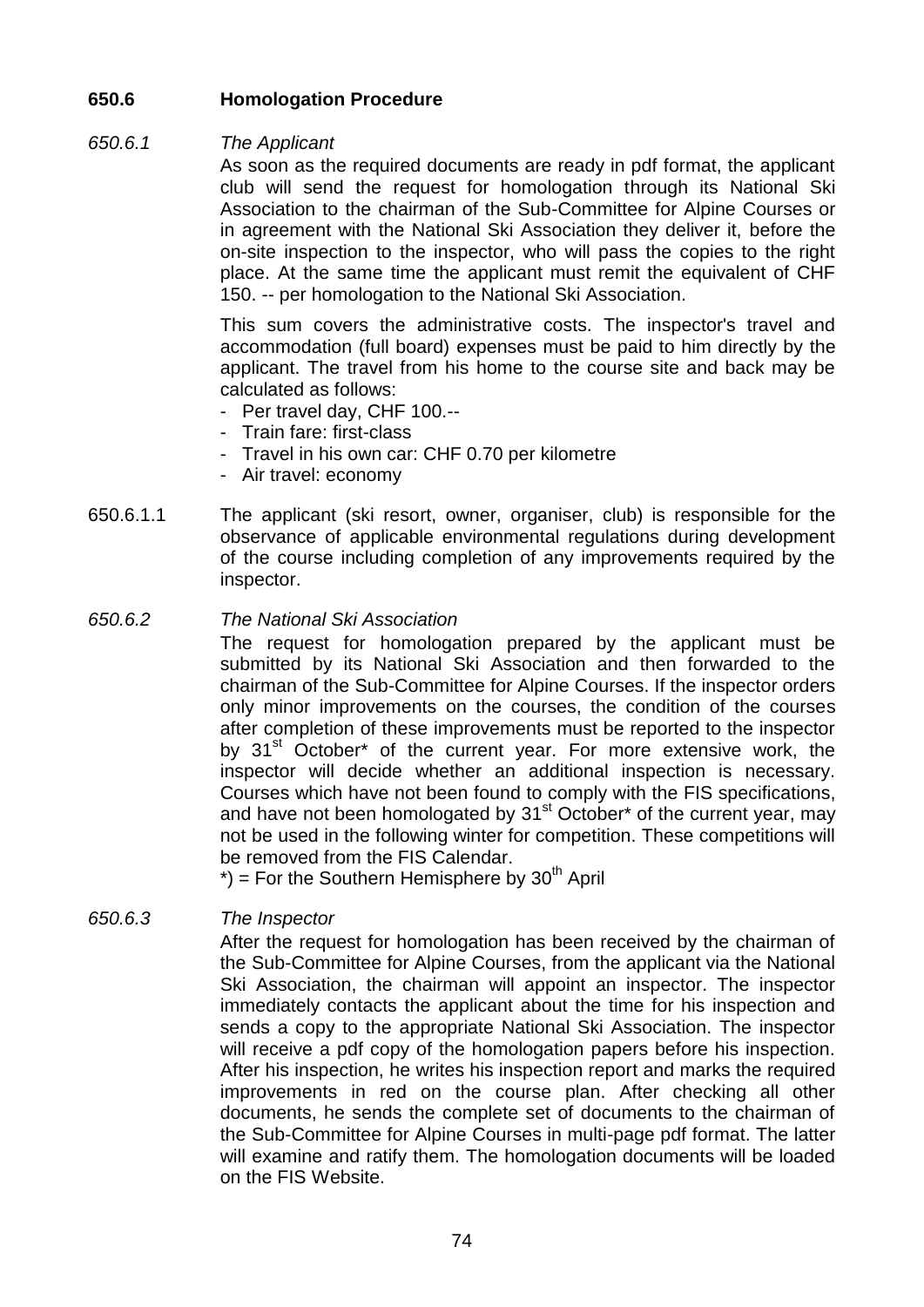It is left to the discretion of the inspector to decide whether, in addition to the summer inspection, a second inspection in winter will be necessary in consideration of different conditions in winter. This applies especially to safety regulations and the placing of nets.

*650.6.4 Issue of the FIS Homologation Certificate* If the inspection report is affirmative and no further work is needed, the chairman of the Sub-Committee for Alpine Courses will send the original of the homologation certificate to the applicant and a pdf copy to the appropriate National Ski Association, to FIS and the inspector. The homologation certificate itself sets out the name and type of the course and its technical data. The registration number of the certificate indicates the total number of homologated courses, the month and year in which the homologated certificate was issued. The expiry date is indicated.

## *650.6.5 Expiration of the Application*

If work requested has not been completed within five years after the inspection is carried out and the homologation cannot be granted, the site (course) in question will be deleted from the list of pending homologation applications. For further consideration a new application is required.

*650.6.6 Validity of the FIS Homologation Certificate*

### *650.6.6.1 Downhill and Super-G*

The certificate is valid from the date of issue: it will expire on  $1<sup>st</sup>$ November\*, five (5) years later. A re-homologation must be carried out before a new certificate is issued.

 $*$ ) = For the Southern Hemisphere 1<sup>st</sup> July.

### *650.6.6.2 Slalom and Giant Slalom*

The certificate is valid from the date of issue: it will expire on  $1<sup>st</sup>$ November\*, ten (10) years later. A re-homologation must be carried out before a new certificate is issued.

 $*$ ) = For the Southern Hemisphere 1<sup>st</sup> July.

### *650.6.6.3 For all Events*

Homologation certificates are valid (within periods in art. 650.6.6.1 and 650.6.6.2) as long as no natural or artificial changes or changes in the regulations or technical requirements have occurred.

Natural changes can consist of:

- erosion, land slides or the terrain becoming overgrown.

Artificial changes are:

- the construction of buildings, lifts,
- the construction of shelters, parks, roads or tracks etc.
- the installation of snow-making hydrants, snow retention fences or other significant hardware.

## *650.6.7 Compulsory Report* The National Ski Association which has proposed the homologation of a course must report to the Sub-Committee for Alpine Courses when any required improvements have been carried out.